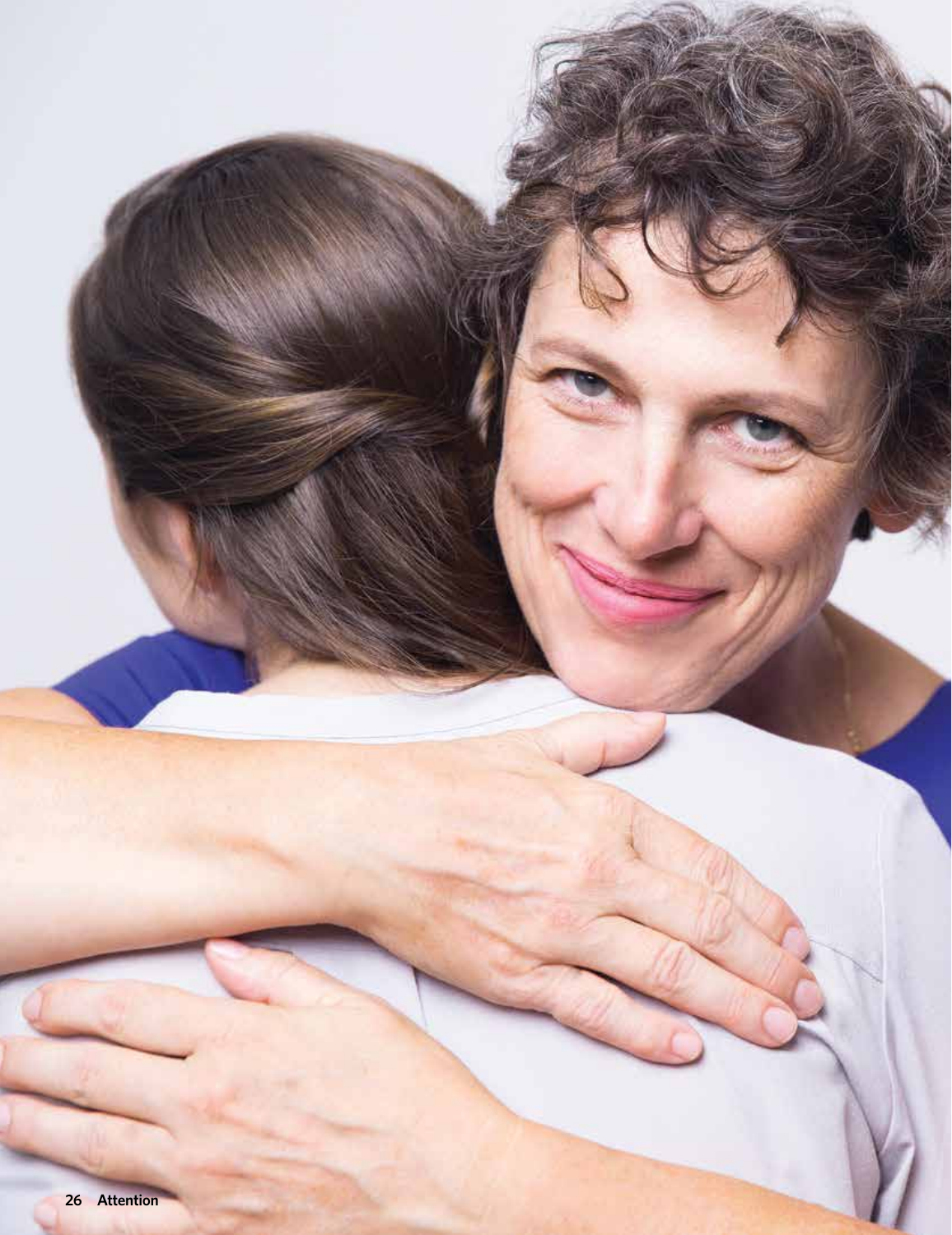## Understanding and Supporting Your **Emerging Adult**

by Michael Reiter, PhD

UNDERSTANDING OUR EMERGING ADULTS is an essential step to supporting their growth and developing independence. Transgenerational expectations for how individuals should "progress" in life don't apply like they used to, as today's emerging adults are different than those of any other generation. Cultural, economic, healthcare, educational, and technological changes have pushed back the clock for identity formation, education, employment, marriage, and financial independence.

Currently, more young adults aged 18 through 29 live at home than at any other time on record—and many of them say they are satisfied with this arrangement. For many, this new path is paved with opportunities including college, internships, vocational training, or employment. But for some, this stage of life is more struggle than success, with starts and stops, wrong turns, and dead ends.

To understand our struggling young adults, accepting this redefined stage is not enough. We need to understand the underlying challenges getting in the way of forward progress. Let's take a snapshot at some common challenges: ADHD, anxiety, and depression, and how they impact emerging adults (EAs) at *this stage of life*, and how to set realistic expectations moving forward.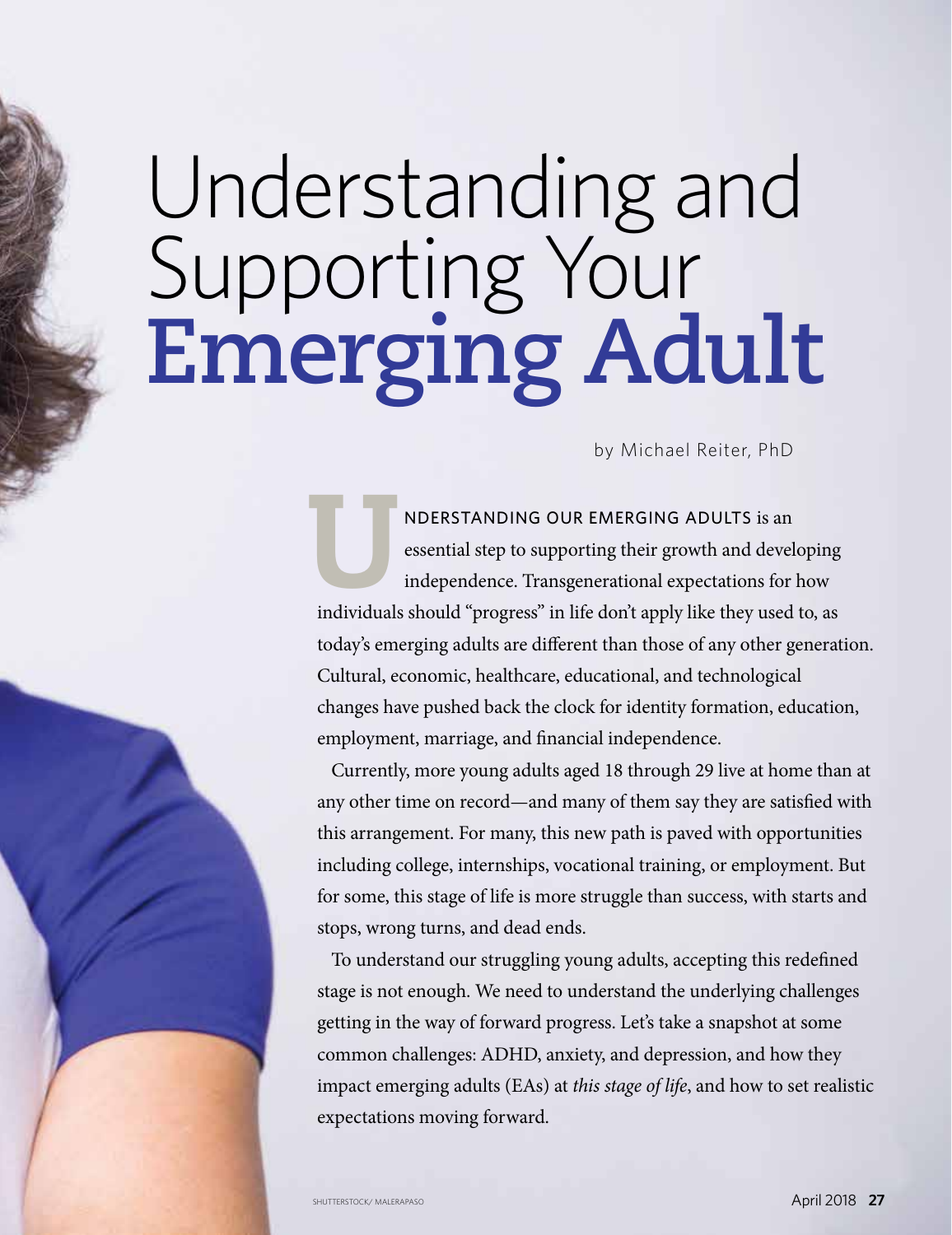## **ADHD challenges**

For an adolescent with ADHD, typical ADHD struggles include inattention, forgetfulness, impulsivity, getting stuck on screens, and the unexplainable meltdown. While many of these challenges continue as they enter adulthood, a new set of problems can emerge. These may run under the radar because we thought the EA "outgrew" ADHD or simply because we have less interaction and are not present to see what's going on.

For a young adult, ADHD challenges may include reckless driving and traffic violations, increased or excess substance use, excessive romantic or sexual relationships (beyond that of what may be within the new online and app-dating norm), money management problems, continued or increased

**In emerging adults who are struggling are both anxiety and depression, it is sometimes hard to know what came first—the struggle or the emotional distress.**  and/or thinking they will not be able to get there, can be quite distressing, and sometimes paralyzing.

For others, that feared stimulus is interacting with their social world. EAs experiencing social anxiety can find themselves socially isolated or struggling in school because they feel uncomfortable seeking help from professors and/or are unsure how to join or form study groups with peers. Such anxiety can also contribute to unem-

> ployment, as the socially anxious individual is more likely to fear the application and interview process,

and may avoid an entrylevel job where there is a greater likelihood of customer interaction. Other forms

online gaming, an unexpected return home from college, low motivation, continued difficulty with planning the future, and recurrent job loss. Struggling with these challenges can make this stage of life feel unmanageable, and may raise feelings of both hopelessness and helplessness about one's future.

If your EA has a history of ADHD and is having some of these problems, have an open and supportive conversation to discuss how ADHD may be playing an uninvited role in his or her life. Revisit what helped your EA manage ADHD before and try that again: medication, therapy, an executive function coach, and so forth. You may need to help your EA supplement with new approaches and/ or connect with professionals. Keep in mind that ADHD often co-occurs with other mental health diagnoses.

## **Anxiety and depression**

In emerging adults who are struggling are both anxiety and depression, it is sometimes hard to know what came first—the struggle or the emotional distress. Anxiety is the emotional response to a feared stimulus, and for many young adults that feared stimulus is the future. Not having a plan, not knowing what the future will look like, of anxiety that can negatively impact an EA's progress include the following: panic disorder, where individuals experience and intense fear from known or unknown triggers (a classroom, for example); agoraphobia, the fear of not being able to escape a particular situation; and obsessive compulsive disorder, where an individual has excessive worry and then must engage in some compulsive or ritualized behavior to alleviate the distress.

No form of anxiety is mutually exclusive; for example, someone could experience a generalized fear of their future while also being socially anxious and having panic attacks. Anxiety can be disabling, and thus, it should be taken very seriously and addressed with treatment as soon as possible. The longer an anxiety disorder is allowed to be in control, the harder it becomes to resolve.

Anxiety is often accompanied by depression. An anxious emerging adult who is isolated, possibly unemployed, or having academic difficulty, is at risk for being depressed. Negative self-talk is a core feature of depression, and common examples include: "Others my age are way past me." "I won't like that job; I will be bad at it." "It's too late to do what I want to do." "What do others think about me?" How we think impacts how we feel, and help